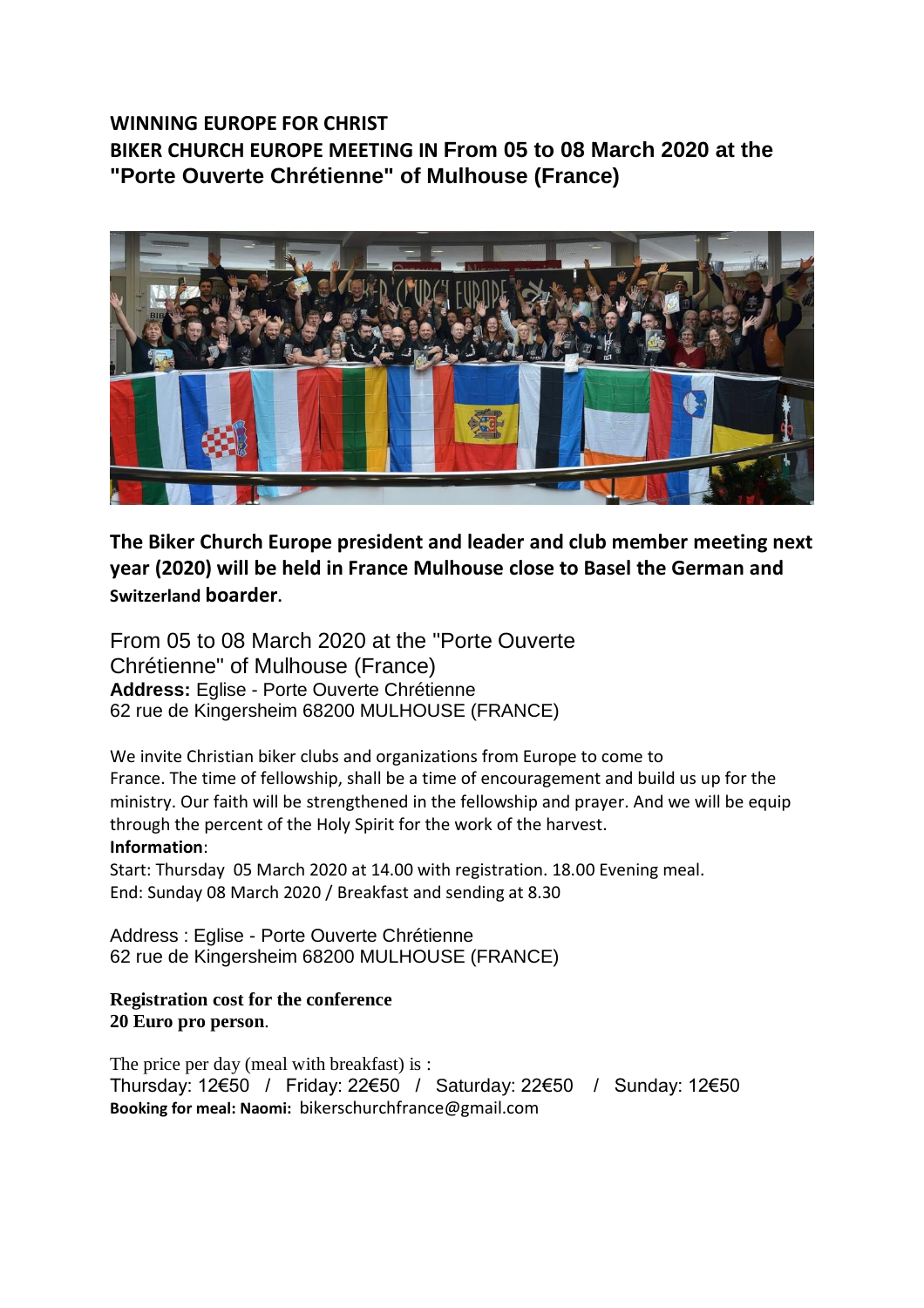**Important:** Try to take the Flight to Basel. There we will have people to pick you up. Please send us your flight number and times when you will arrive – and go back home. **Send this info to: Naomi: bikerschurchfrance@gmail.com**



God Bless you **Biker Church Europe** Roul, Hanspeter, Piotr and Carlos

**President of The Way** / Jean-Marc Fries

Contact: Roul [roul@bikerchurch-europe.com](mailto:roul@bikerchurch-europe.com)

## **Booking Hotel**

**Hôtel Roi Soleil Mulhouse Sausheim http://www.hotel-roi-soleil.com/hotel/hotelmulhouse-sausheim/**

**Novotel Mulhouse Bâle Fribourg https://www.accorhotels.com/sv/hotel-0452-novotel-mulhouse-balefribourg/index.shtml**

**Golden Tulip Mulhouse Basel https://mulhouse-basel.goldentulip.com/enus?arrival=2019-08-28T00:00:00&departure=2019-08- 29T00:00:00&rooms[0][adult]=1&rooms[0][child]=0&location=**

## **If you need transport to and from the Hotel to the Church, please contact**

**Naomi: bikerschurchfrance@gmail.com**